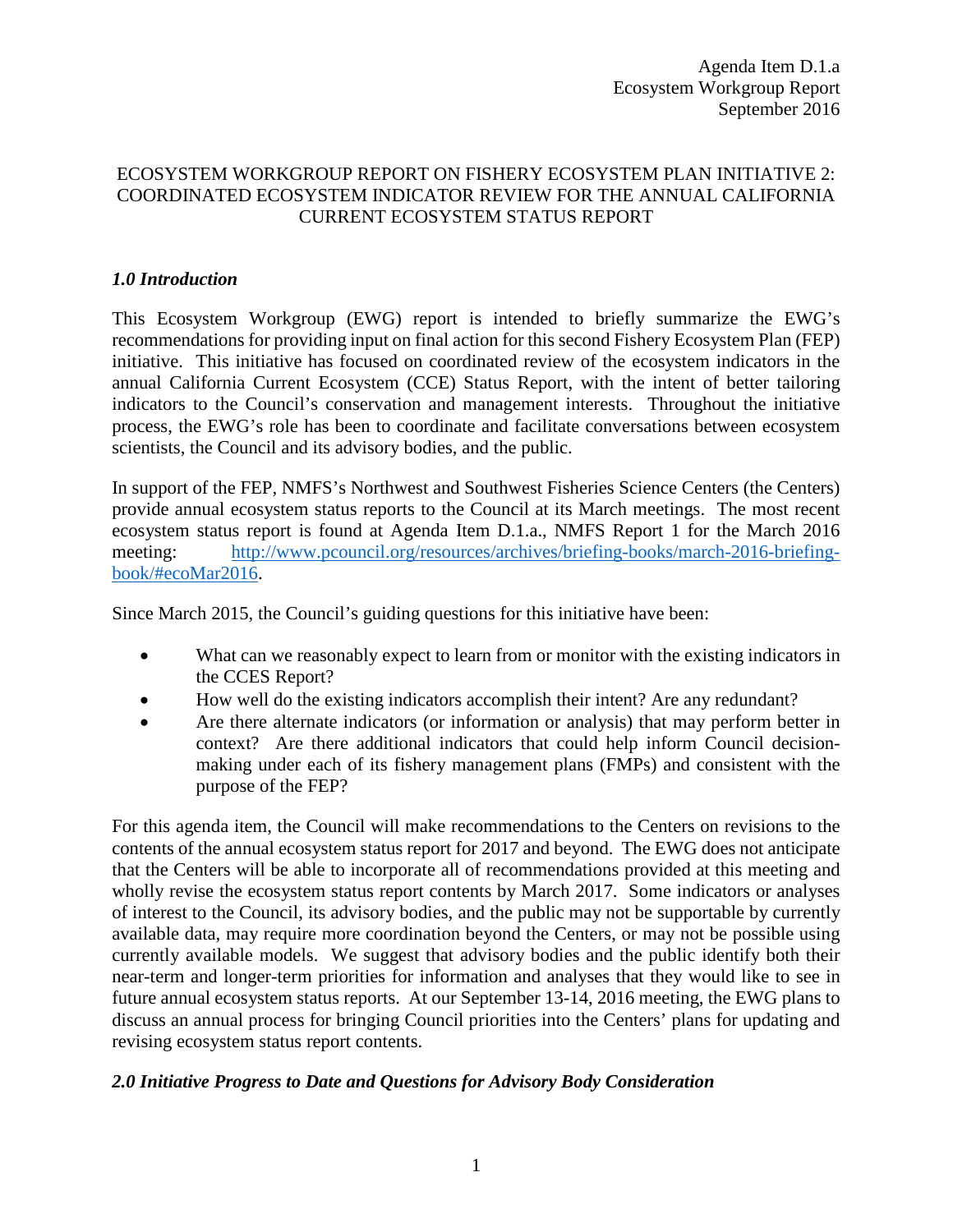In September 2015, the Council adopted an initiative process for 2015-2016 intended to provide final advice to the Centers by September 2016. The Council gave additional guidance to the Centers on a pilot project to initiate a comprehensive review of the status of the sablefish stock throughout its range, including in Canada and Alaska. Specifically, the Council sought a blending of information from stock assessments with ecosystem information, to evaluate whether there were any relationships between ecosystem changes and changes in stock trends that could help inform the next assessment and Council management. At this meeting, the Scientific and Statistical Committee's Ecosystem Subcommittee (SSCES) will review initial progress on the sablefish project.

To further the initiative, the Centers worked with Council staff and the EWG to present a series of webinars in January-February 2016. The webinars provided detailed discussions of the different sections of the ecosystem status report. Webinar presentations and recordings are available on the Council's website for this initiative: [http://www.pcouncil.org/ecosystem-based](http://www.pcouncil.org/ecosystem-based-management/coordinated-ecosystem-indicator-review-initiative/)[management/coordinated-ecosystem-indicator-review-initiative/.](http://www.pcouncil.org/ecosystem-based-management/coordinated-ecosystem-indicator-review-initiative/) Summaries of the webinar presentations and public participation are provided in our [March 2016 Ecosystem Workgroup](http://www.pcouncil.org/wp-content/uploads/2016/02/D2a_EWG_Rpt_MAR2016BB.pdf)  [Report.](http://www.pcouncil.org/wp-content/uploads/2016/02/D2a_EWG_Rpt_MAR2016BB.pdf)

In March 2016, the Council received the Centers' annual ecosystem status report, and received an update from the EWG on this FEP initiative. In our March 2016 report at D.2.a (at link above,) we recommended questions and issues the Council's advisory bodies might consider to help the Council finalize this initiative. We suggested that the FMP-specific advisory bodies consider whether the information in the ecosystem status report helps us better understand:

- Total and FMP-specific fishery removals within the U.S. portion of the CCE, and the ecosystem effects of those fishery removals;
- Stock status of Council-managed fisheries
- Total and FMP-specific discard levels;
- U.S. West Coast fisheries' landings, by both volume and value;
- Metrics to assess fisheries' effects on essential fish habitat, and essential fish habitat effects on fisheries;
- Efficiency, profitability, and employment in FMP fisheries and fishing community stability;
- Metrics to assess the potential effects of near-term climate shift and long-term climate change on managed species and West Coast fisheries;
- Metrics to assess effects of major weather events on fisheries activity;
- Available forage base levels for FMP-managed, marine mammals, and species managed under the Endangered Species Act.
- Effects of non-fishery activities on Council-managed fisheries, fishing communities affected by those fisheries, and essential fish habitat.

In its March 2016 [Supplemental Report at D.1.b.,](http://www.pcouncil.org/wp-content/uploads/2016/03/D1b_Sup_HC_Rpt_MAR2016BB.pdf) the Habitat Committee considered the Council's habitat-related management goals and whether those could be addressed with indicators in future ecosystem status reports. The annual ecosystem status report has not historically included habitat indicators. At this meeting, the SSCES is receiving an update on possible habitat indicators that the Centers are considering including in the 2017 ecosystem status report.